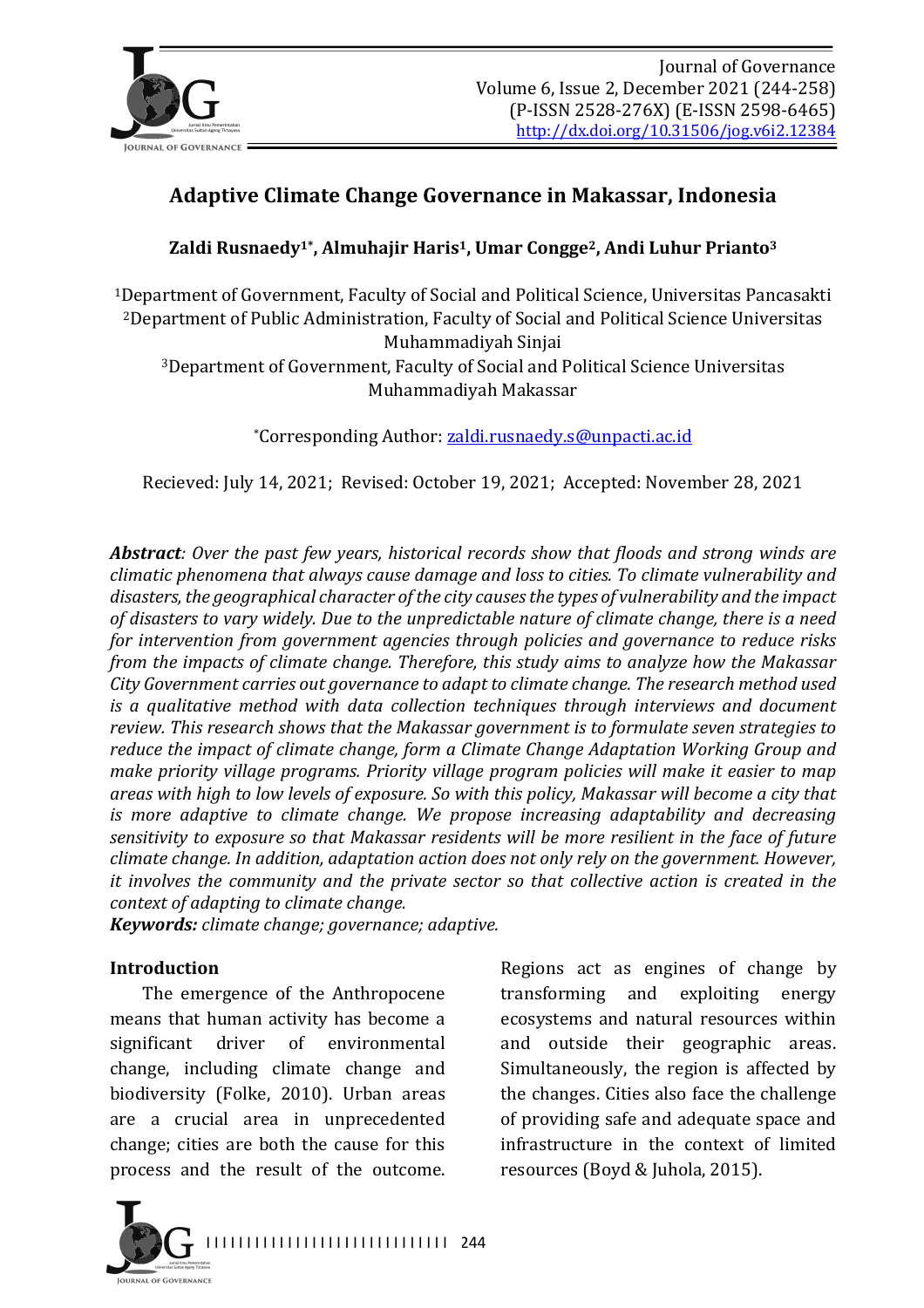The increase in greenhouse gases that trigger climate change has become a global concern in recent times. It is interesting because climate change has potential negative impacts on various sectors that can threaten human survival (Barnett & Webber, 2010; Wilby et al., 2009). However, it must be understood that the impact of climate change is not felt by all countries globally. The United Nations Framework Convention on Climate Change in its report states that developing countries have a greater vulnerability to the impacts of climate change due to lower adaptation capacities (social, technological, and financial) (UNFCCC, 2006). 

Although measuring the contribution of greenhouse gas emissions to environmental change is a complex issue and the role of cities in this regard is still under discussion (Kennedy et al., 2010), the World Bank estimates that cities now consume more than two-thirds of the world's energy and produce more than two-thirds of the world's energy of 70% of greenhouse gas emissions (World Bank, 2010). The impacts of climate change are likely to be felt in cities as well. UN-HABITAT estimates that more than half of the world's population now lives within 60 km of the sea, while about three-quarters of all major cities are located on the coast (UN-Habitat, 2012). The phenomenon is of concern in terms of sea-level rise caused by climate change. The urban area consists of households, environment, green space, drainage and infrastructure, and transportation systems. Its specific characteristics, such as location, structure, and density, can make residents and assets vulnerable to climate change (Gasper et al., 2011). 

Adaptation is urgently needed as an effort to deal with uncertain and unpredictable situations (Sagala & Simbolon, 2014). Government institutions become part of existing institutions at the level of policymaking and implementation (Termeer et al., 2011). In facing the uncertainty of climate change, the government is expected to adapt to the complexities of climate change by becoming an adaptive institution (Termeer et al., 2011). Of the various uncertainties and ambiguities that exist in the context of climate change, the government, as one of the important actors, will face challenges to develop and realize strategies and increase the community's adaptive capacity through policies made (Jordan et al., 2010).

Law number 23 of 2014 concerning Regional Government has provided space for regions to regulate and manage, including making their policies. It means that local governments have the authority to implement policies and adopt attitudes toward climate change (Hermawan, 2016; Sagala & Simbolon, 2014; Setiadi & Nadhiroh, 2021). Therefore, knowledge of institutional aspects including (policies, laws, procedures, both formal and informal) and including processes and mechanisms of planning, decision making, coordination, and negotiation) in dealing with climate change (Svendsen et al., 2005). 

Makassar is a lowland area that is directly adjacent to the sea. One of the characteristics of the area bordering the sea is high-temperature conditions. The difference in air temperature during the day and night (diurnal variation) is not too significant. The average air temperature in Makassar is around 28-30, with the daily

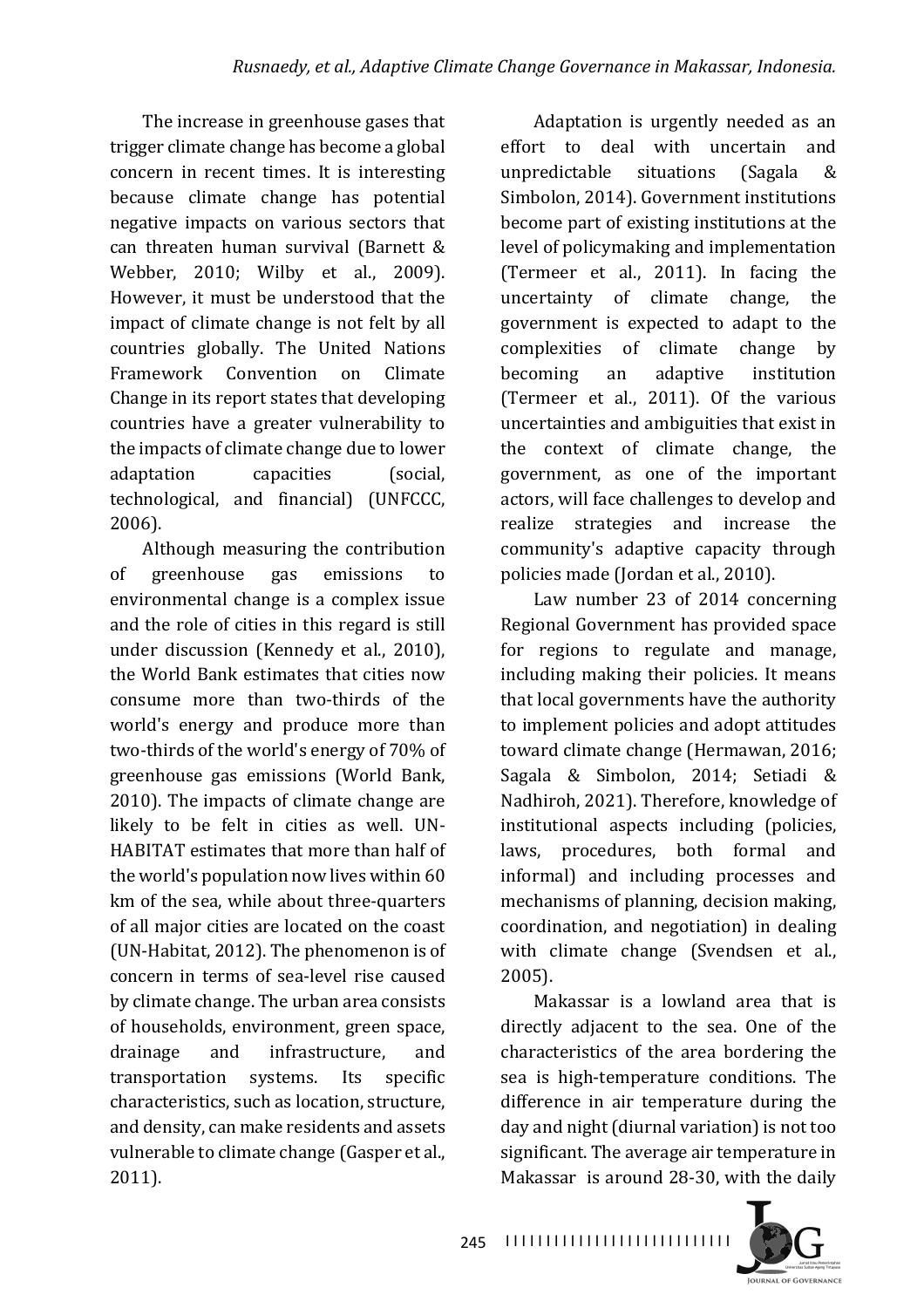maximum temperature reaching 36. The area around the coast has a relatively higher temperature than the area in the middle and eastern part of Makassar City. To climate vulnerabilities and disasters, the geographical characteristics of cities cause the types of vulnerabilities and impacts of disasters to vary. In addition, urban growth factors or urbanization also contribute to increasing urban vulnerability, such as increasing pressure on groups exposed to higher vulnerabilities, such as the poor, women, children and the elderly, and people with disabilities in adapting to climate change (UNDP, 2015). Due to the unpredictable

nature of climate change, there is a need for intervention from government agencies through policies and programs to reduce the risk of climate change impacts.

The annual mean temperature data in Makassar since 1981 shows an increase of  $0.27^{\circ}$ C per decade. The phenomenon equates to a  $0.3^{\circ}$ C increase in the average temperature in Indonesia and globally in the  $20<sup>th</sup>$  century. Analysis of rainfall data since 1950 shows no change in the wet season, but during the dry season, there is a downward trend of around 36% relative to the long-term average. Rainfall also varies from year to year (Pabalik et al., 2015; Rosliana et al., 2017).

#### **Figure 1. Annual Temperature in Makassar**



The Regional Action Plan for Climate Change Adaptation and Disaster Risk Reduction (RAD API-PRB) Makassar City has a vision of "A Comfortable Makassar City through Vulnerability Reduction and Climate Change Adaptation." Comfortable city conditions, defined as a relational condition between urban space and society. Conditions that ensure the safety and comfort of the community by prioritizing inclusiveness and equal relations between city development stakeholders. A city that has resilience

I I I I I I I I I I I I I I I I I I I I I I I I I I I I I I 246 **OURNAL OF GOVERNANC** 

covers a broad spectrum, starting from the ability to understand the risks of climate disasters that are faced, how to prevent them, to how to respond if they occur so that they do not have an impact on damaging aspects of the city life (RPJMD, 2014). 

Scholars have carried out several studies on adaptive climate change governance. The government needs to take an active role in formulating and implementing climate change policies (Fröhlich & Knieling, 2013; Hurlbert &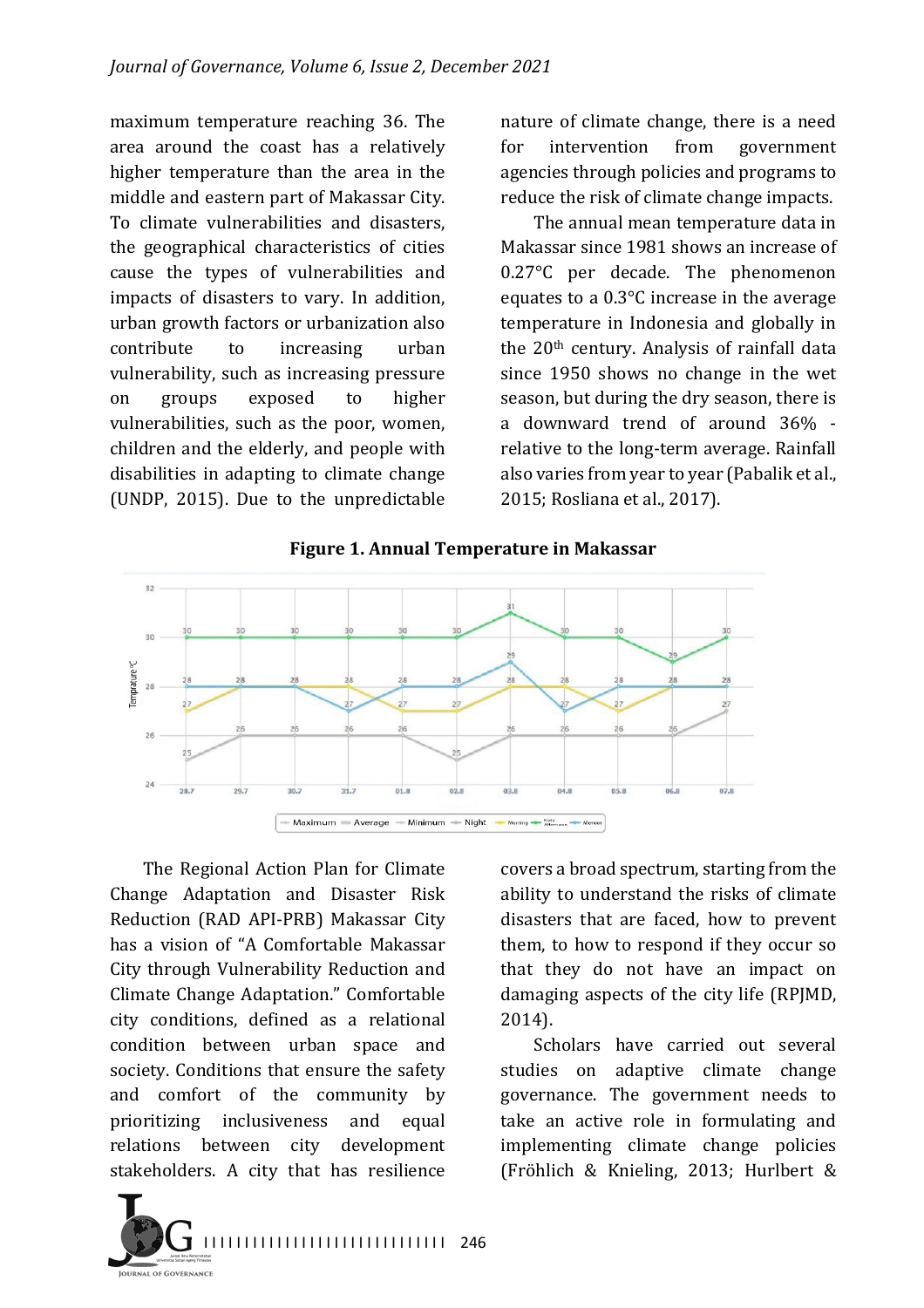Gupta, 2016; Wulandari, 2021). Other researchers also recommend the need for collaborative multi-level governance efforts to deal with complex climate change issues, starting with international, national, and local organizations (Bauer & Steurer, 2014; Di Gregorio et al., 2019; Fuhr et al., 2018; Hickmann & Stehle, 2019). All entities at different levels collaborate to create adaptive climate change governance.

## **Methods**

Adaptive climate change is needed to reduce vulnerability and increase resilience to disasters caused by climate change. Therefore, government intervention through adaptive climate change governance policies is required. This study uses qualitative-exploratory research by focusing on urban climate governance issues that are adaptive to the threat of climate change. The location of this research is Makassar which consists of several government agencies: Regional Development Planning Agency, Environmental Service, Regional Disaster Management Agency. The data collected are in the form of Regional Action Plans for Climate Change Adaptation - Disaster Risk Reduction (RAD API-PRB), Regional Medium-Term Development Plans (RPJMD), and other supporting documents. The data contained in the Regional Action Plan for Climate Change Adaptation - Disaster Risk Reduction to see issues and programs for climate change adaptation and handling. The Regional Medium-Term Development Plan is needed to analyze the Makassar City Government's program to deal with climate change. This study's data analysis techniques are 1) reduction, 2) data 

display, and 3) conclusion drawing/verification. 

## **Result and Discussion Governance and Services**

The Makassar City Government seeks to reduce vulnerability and strengthen adaptive capacity in a comfortable and resilient manner. A comfortable city means a city that is able to withstand threats and recover from disasters. Meanwhile, resilience means the ability to understand the risks of climate disasters that are faced, how to prevent them, and how to respond if they occur so that they do not have an impact on damaging aspects of city life. Therefore, to realize these two things, the Makassar City Government implements seven leading strategies:

1. Improvement and addition of green open space.

Makassar City has obstacles in meeting the availability of green open space up to  $30\%$  of the city area. Makassar City sees that this fulfillment will be challenging to realize given the very minimal availability of land. For this reason, focusing on fulfilling  $10\%$ of green open space in the housing sector is an authentic thing for the next five-year target in Makassar City. The current condition is that the green open space in Makassar City is 1,098.7 hectares, including urban forests, green lines, fields, parks, cemeteries, mangroves, and borders. This area is only about 6.25% of the total area of Makassar City (RPJMD, 2014).

2. Improving the quality of infrastructure and public services. The suburban area is rapidly developing into a residential area due

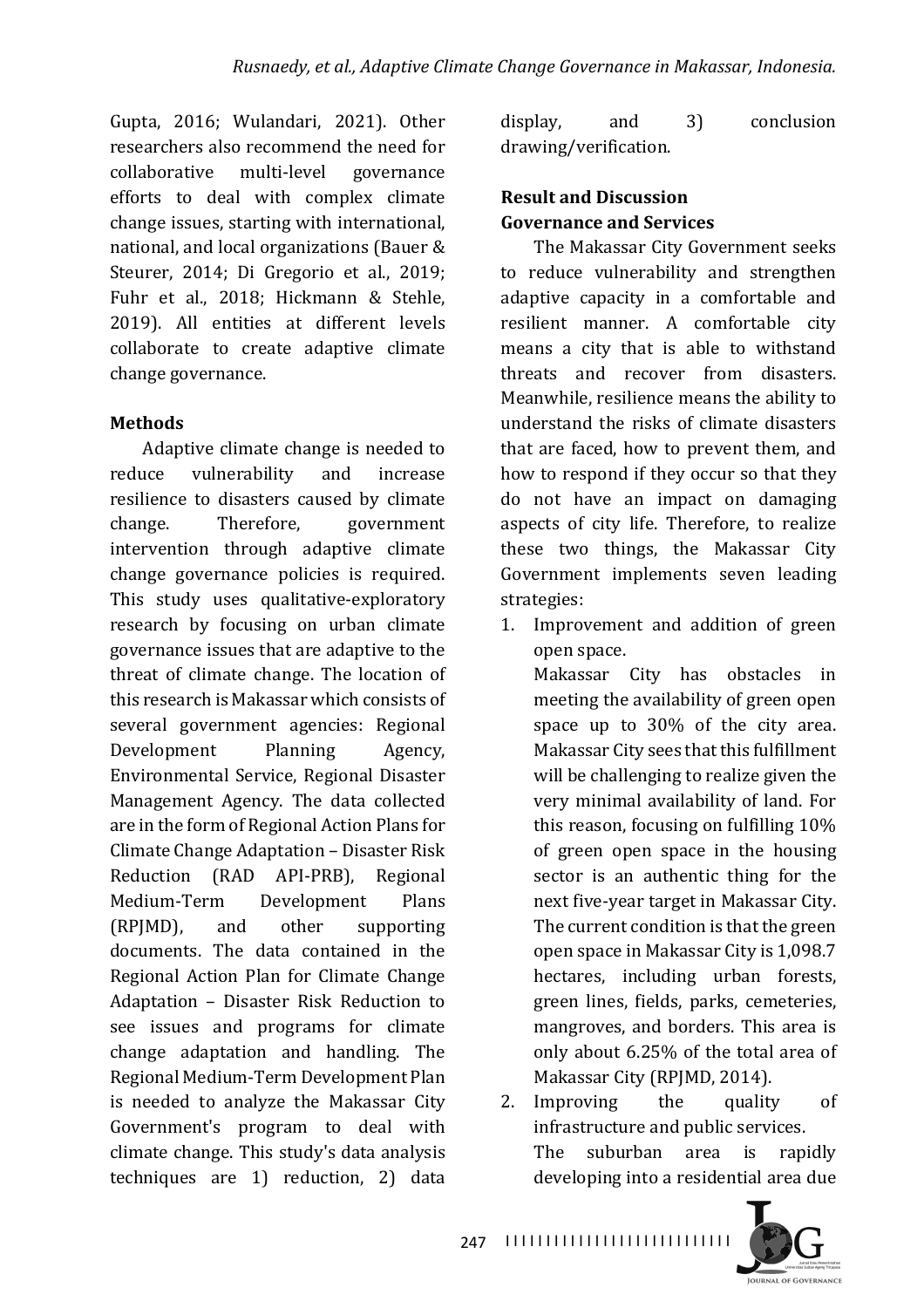to the relatively cheaper land price factor compared to the downtown area. The outermost sub-district in Makassar City grew by 3.01%, while the area in the middle of the city experienced negative growth at -0.2%. Some of the impacts of this trend are converting rice fields into housing and urban development areas. Another impact is the lack of supporting facilities in development areas because they lack public services and infrastructure to reach these areas.

3. Improved economic and social welfare.

The number of poor people in Makassar City in 2011 was 71,700 families or  $6.24\%$  of the total number of household heads in Makassar City, decreasing to 69,200 families in 2012. The poverty rate decreased by about  $3.61\%$  during  $2011 - 2012$ .

4. Public capacity building.

A sound city governance system should include various interest groups in promoting the improvement of life in the city. Weak public participation is often also related to access to information, thereby weakening the participatory capacity of city residents.

- 5. Capacity building for government institutions, NGOs and CSOs. The authority of government institutions is still limited. One of the weak points in regional autonomy is the increasingly complicated process of coordination between regions, thus limiting the authority of institutions dealing with sector-based and crossregional issues.
- 6. Conservation and improvement of environmental quality.

Between 1991 and 2010, there was a 279% increase in the area of the Jenebarang River Basin surrounding Makassar City. The city's growth is considered very rapid and seems to have moved eastward along the Maros and Jeneberang Rivers, as well as along the coast, as seen massively in Losari and Tallo. This condition also increases the danger of environmental degradation, reduces water infiltration sources in the Jeneberang watershed, or accelerates water flow into the sea. Faster water flow can increase the chance of flooding.

7. Strengthening and enforcing regulations and laws.

Enforcement aspects include giving strict sanctions for violations or rewards for those who obey and follow the rules correctly and consistently. Another weak aspect is the condition of the community that tends to lack knowledge about technical issues such as planning and regulation. The tendency results in violations in urban development.

The seven priority programs for climate change adaptation above rest on the government. It means that community involvement in climate change adaptation actions is still very minimal. The aspect that is breathless in climate change adaptation actions involves the whole community in all aspects of activities. The community is the main actor who is directly involved in the adaptation action. Community-based adaptation actions are carried out to manage climate change by putting environmental understanding as the main thing. Government synergy through climate change adaptation governance policies with public 

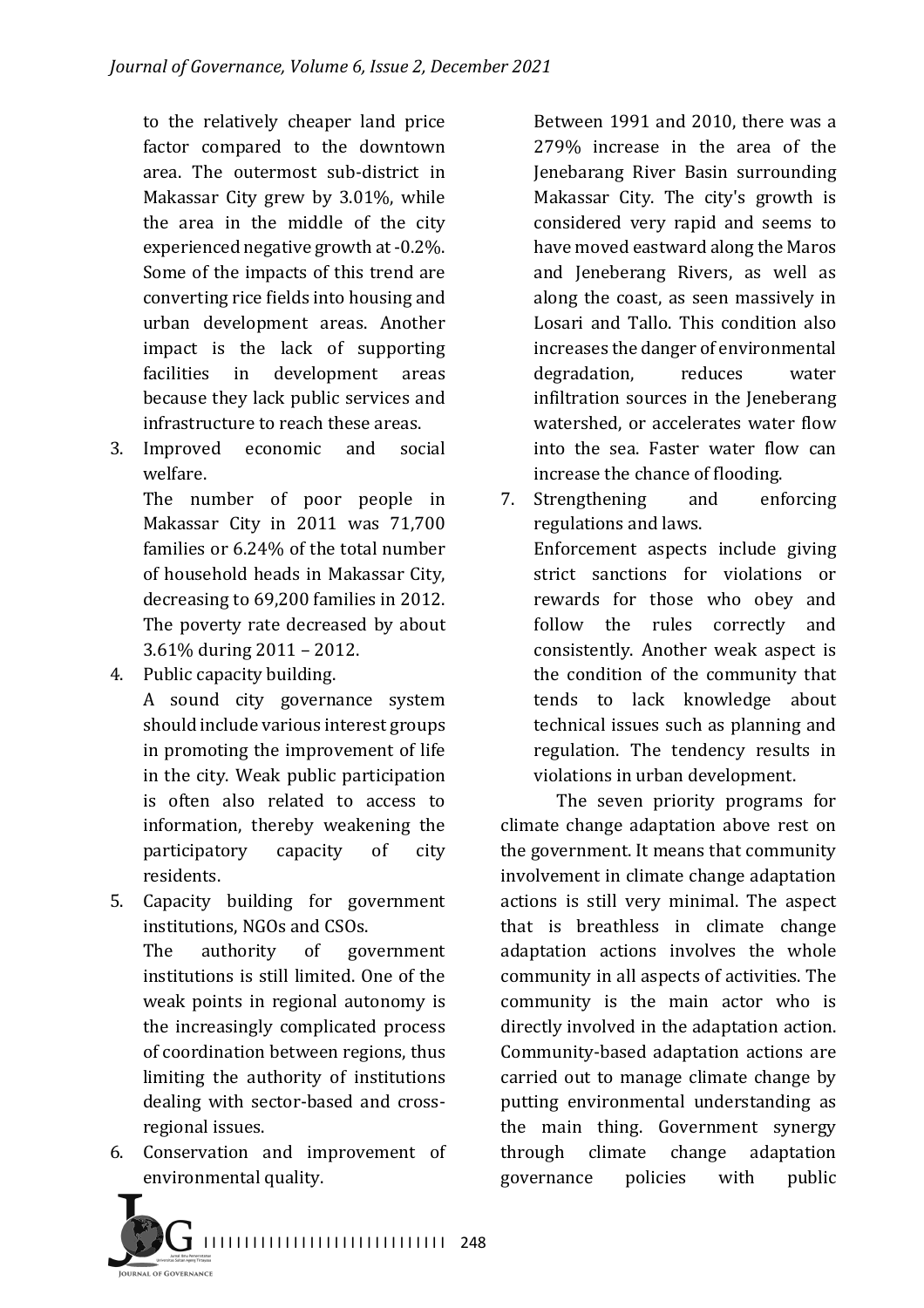awareness of the threats and dangers caused by climate change will create Makassar City resilient and adaptive to climate change.

What happened in Makassar confirms Adger  $(2016)$  thesis that actions often show that the public and government sectors are far ahead of other sectors. Climate change adaptation programs should rely on the government and involve multiple sectors such as individuals, communities, and the private sector. How is private action, in some circumstances, a synergistic public sector response. So the social process of adaptation needs to consider individual agency, collective action, private sector action, and other forms of response strategies.

# **Climate Change Adaptation Working Group**

The Makassar City Government in implementing climate change policies has established a Climate Change Adaptation Working Group (Pokja API), which has the task of 1) facilitating coordination between government agencies and nongovernment groups (academics, NGOs, and community representatives); 2) synergize with various inter-agency activities; and (3) monitoring and evaluation of program implementation: assessing program achievements and impacts in a measurable and structured manner. The Working Group consists of three  $sub-groups: 1)$  mitigation, 2) emergency and disaster situations, 3) data and monitoring. This Working Group was formed as a result of the workshop on Regional Action Plans for Climate Change Adaptation - Disaster Risk Reduction (RAD API-PRB) organized by the Makassar

City Regional Development Planning Agency.

The Working Group on Climate Change Adaptation is supervised directly by the mayor as the person in charge who coordinates several agencies:

- 1. Regional Disaster Management Agency (BPBD) as Head of Disaster Mitigation and Management, responsible for coordinating related mitigation programs and activities. The mitigation sub-group also involves the Department of the Environment, the Department of Public Works and Public Housing, the Office of Spatial Planning and Building, the Department of Marine Affairs and Fisheries of DKP, and the Department of Marine Fisheries, Agriculture, Animal Husbandry.
- 2. The Office of Social Affairs and the Regional Disaster Management Agency are responsible for coordinating emergency and postdisaster management programs and activities. The emergency and postdisaster response sub-groups also involve the Community Empowerment Agency, Search and Rescue (SAR), the Health Service, and NGOs.
- 3. The Central Statistics Agency and the Regional Planning and Development Agency are responsible for coordinating the processing and monitoring of program data. The data and monitoring sub-group also involves the Meteorology, Climatology and Geophysics Agency, the Environment Agency, and NGOs.

The working group was formed as a commitment of the Makassar City Government to deal with climate change.

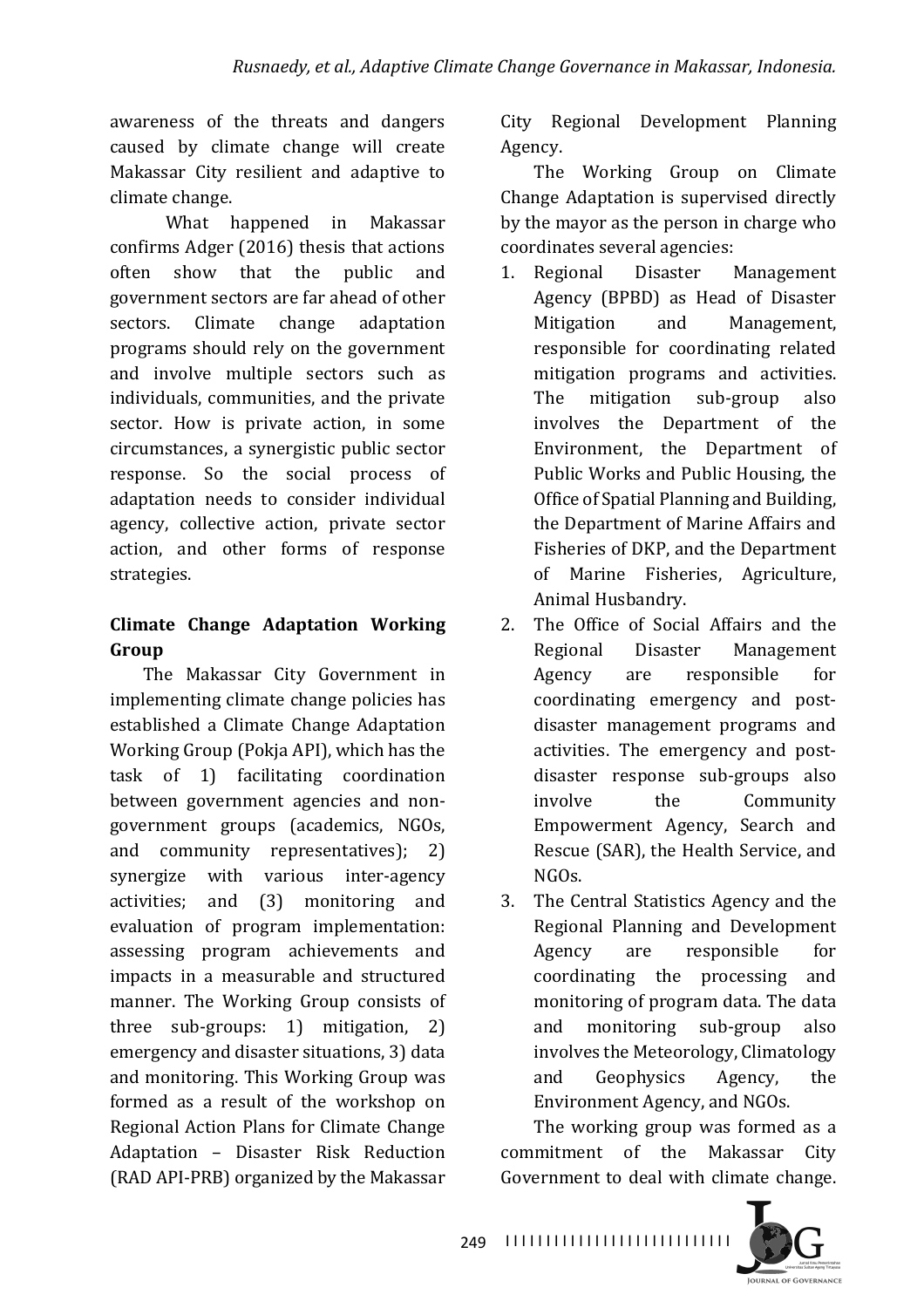Climate change is a very complex matter, so its handling must also involve many stakeholders. Government institutions involved in the Working Group coordinate with each other and carry out their respective priority programs. Some scholars have argued that government working groups offer the opportunity to regulate not one but several government agencies, with each of these units being able to exercise independent authority to make and enforce rules within a particular area (Olson, 2012; Ostrom, 2010; Rusnaedy & Haris, 2021).

The role of the Regional Development Planning Agency is crucial because it is the agency that receives the mandate for development coordination in local governments: coordination of environmental management, poverty reduction, livelihood creation, because all of them are related to the issue of disaster risk reduction and climate change governance at the local level (Djalante  $&$ Thomalla, 2012). In our opinion,

Development Planning Agency at Sub-National Level should be given more coordination power through an appropriate legal framework to increase its awareness and capacity. The starting point is closer coordination between the sub-structures of National Development Planning Agency and Development Planning Agency at Sub-National Level, as they are the coordinating agency for all planning activities related to development.

Finally, effective communication and exchange of information between various stakeholders must occur through the National Platform for Disaster Risk Reduction. CCA activities should leverage these existing channels rather than create new ones. Through this mechanism, knowledge, experience, and guidance on disaster risk reduction from the government can complement the knowledge and experience of NGOs, and CBOs and vertical mismatches of competence, awareness, and knowledge can be avoided.

| The threat of<br>climate<br>change | Biophysical<br>Impact           | Primary impact                                                                                                                                                                                                                                                                                                                                                | Secondary impact                                                                                                                                                                                           |
|------------------------------------|---------------------------------|---------------------------------------------------------------------------------------------------------------------------------------------------------------------------------------------------------------------------------------------------------------------------------------------------------------------------------------------------------------|------------------------------------------------------------------------------------------------------------------------------------------------------------------------------------------------------------|
| Sea level rise                     | Inundation in<br>the beach area | • Damage to coastal<br>ecosystems causes<br>migration and economic<br>problems for fishing<br>communities<br>• Seawater intrusion in<br>coastal water sources<br>reduces the availability of<br>clean water for poor<br>communities in coastal<br>areas<br>• The gradual loss of coastal<br>land due to abrasion on<br>islands and low-lying<br>coastal areas | • Disruption of<br>economic activities,<br>settlements, ports, and<br>tourism activities -<br>economic losses<br>• Disruption of the road<br>and transportation<br>systems resulting in<br>economic losses |

**Table 1. Impact of Climate Change Threats** 

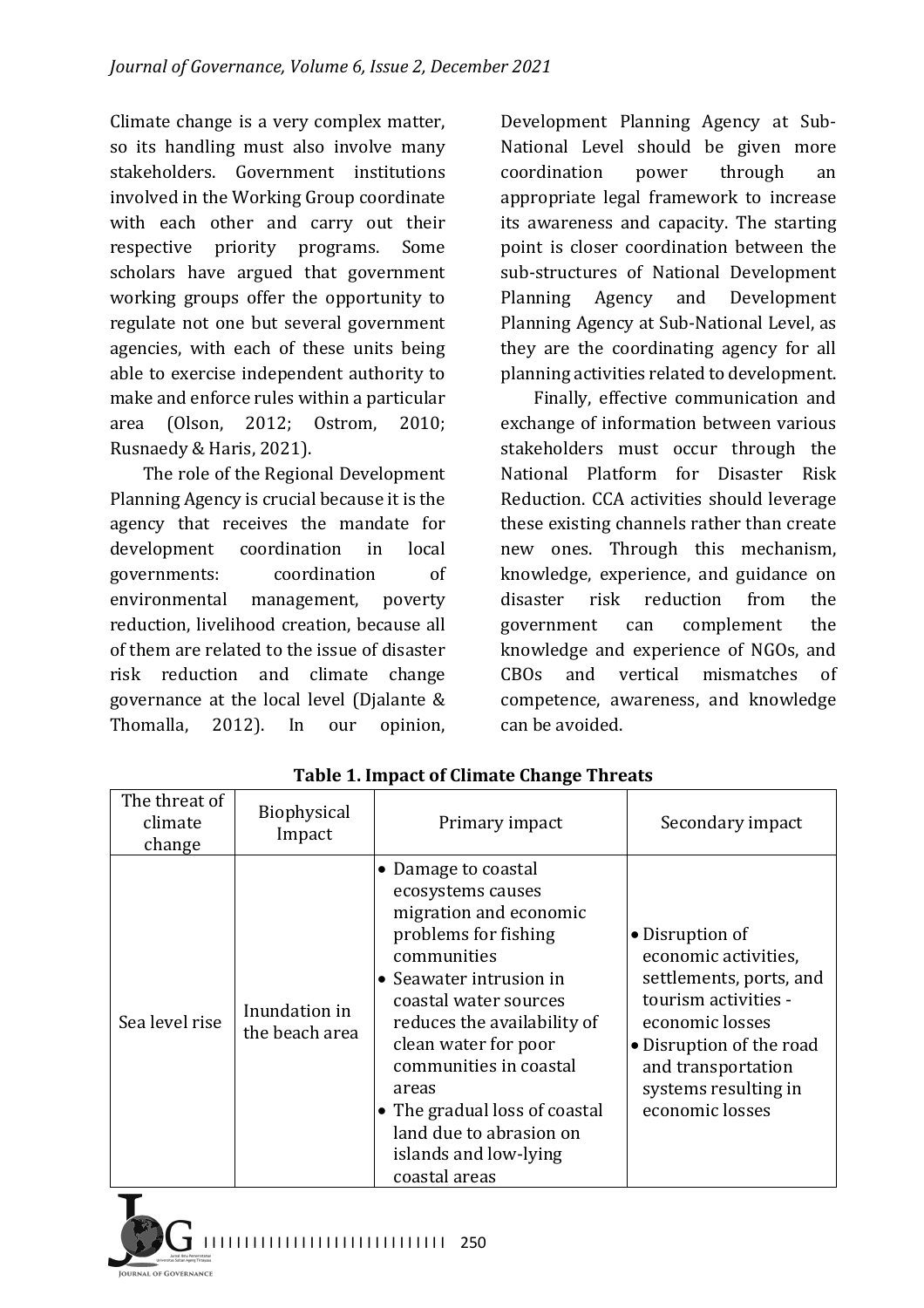|                                   |                                                                                                                             | • Damage to the physical<br>infrastructure built by<br>coastal communities<br>• Impoverishment and forced<br>displacement of<br>communities in affected<br>coastal areas                                                                                                                                                                                                       |                                                                                                                                                                                                                                                                                                                                                                          |
|-----------------------------------|-----------------------------------------------------------------------------------------------------------------------------|--------------------------------------------------------------------------------------------------------------------------------------------------------------------------------------------------------------------------------------------------------------------------------------------------------------------------------------------------------------------------------|--------------------------------------------------------------------------------------------------------------------------------------------------------------------------------------------------------------------------------------------------------------------------------------------------------------------------------------------------------------------------|
| Increased<br>rainfall/flood       | • Septic tanks<br>and wells<br>overflow<br>Stagnant<br>water in<br>areas without<br>drainage<br>Contaminated<br>clean water | • Diseases caused by water<br>and carried by mosquitoes<br>• Damage to settlements and<br>infrastructure, especially in<br>low-lying areas<br>• Contamination of wells with<br>e-coli bacteria from the<br>surroundings<br>• Damage to agricultural<br>products in rural and<br>suburban areas                                                                                 | • Declining profits from<br>agricultural<br>production<br>Declining local food<br>$\bullet$<br>supply, rising prices<br>which have an impact<br>on poor households<br>Declining availability<br>$\bullet$<br>of clean water, rising<br>prices, impacting poor<br>households<br>Economic disruption<br>$\bullet$<br>caused by a partial<br>disruption in city<br>movement |
| Hurricane<br>and waves            | Damage to<br>local buildings<br>and<br>infrastructure                                                                       | • Damage to business and<br>household activities causes<br>high costs and economic<br>losses<br>Impoverishment of<br>$\bullet$<br>communities in coastal<br>areas that have lost assets<br>and houses<br>Displacement of coastal<br>communities results in<br>migration<br>• Decreased catch for small<br>vessels                                                              | The fishing industry is<br>affected by the limited<br>number of marine<br>catches<br>Decreased seafood<br>exports lead to<br>reduced people's<br>income                                                                                                                                                                                                                  |
| Hot<br>temperaturs<br>and dryness | Damage<br>to<br>agricultural<br>produce                                                                                     | • Continued<br>migration<br>workers from rural to urban<br>areas<br>airstrikes<br>$\bullet$ Hot<br>affect<br>children and the elderly,<br>increase risk of death, local<br>food supply declines, price $\bullet$ New migrants from<br>increases<br>impact<br>poor<br>households<br>• Availability of clean water<br>decreases,<br>prices<br>rise,<br>impacting poor households | of $\bullet$ An increase in energy<br>consumption for air<br>conditioning<br>or<br>pumped water has an<br>impact on the incomes<br>of the poor<br>rural to urban areas<br>settle<br>risky<br>in<br>locations,<br>exacerbating<br>urban<br>vulnerability                                                                                                                  |

Source: (RAD Makassar, 2020)

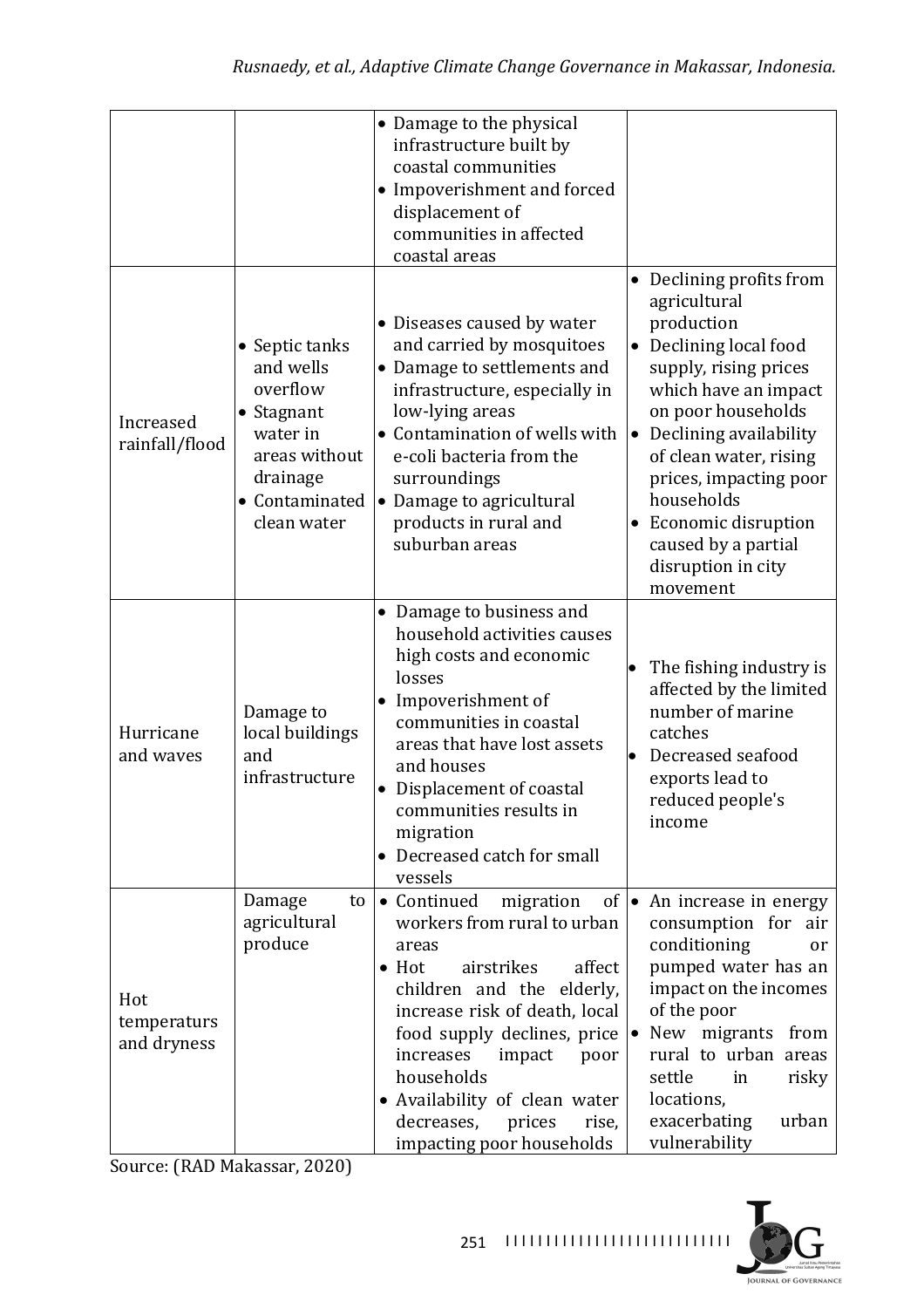#### **Climate Change and Potential Disasters**

BPBD Makassar City has conducted a Disaster Risk Study using data from the Indonesian Disaster Data and Information  $(DIBI)$  in 1815-2015. Based on the BPBD Disaster Study Document, Makassar City has experienced various disasters since 1815-2015. The most frequent natural disasters in Makassar City are floods, with a total of 9 incidents. Floods occur because Makassar City has an area in the lowlands which is directly adjacent to the sea. This disaster has an impact on humans and buildings such as houses and land damage. Other hit disasters include droughts,

technological failures, epidemics, disease outbreaks, and extreme weather.

Areas that have experienced certain disaster events are likely to experience the same disaster in the future without any preventive measures taken. The history of disaster events states that five disasters have occurred in Makassar City. According to the Disaster Risk Study conducted by BPBD Makassar, Makassar City has eight potential disasters in Makassar City. Other disasters that have the potential in Makassar City include extreme waves and abrasion, earthquakes, and tsunamis.

| Disaster type                      | Number<br>of events | Deaths |     | WoundsEvacuationsdamageddamaged | Heavy<br>house | Lightly<br>house | Land<br>damage |
|------------------------------------|---------------------|--------|-----|---------------------------------|----------------|------------------|----------------|
| Flood                              |                     | 4      |     | 150                             | 26             | 26               | 85             |
| Technology failure                 |                     | 10     |     |                                 |                |                  |                |
| Drought                            |                     | 9      |     |                                 |                |                  | 20             |
| Epidemics and<br>disease outbreaks |                     |        | 805 |                                 |                |                  |                |
| <b>Extreme</b> weather             |                     | 9      | 3   |                                 | 32             |                  |                |
| Total                              | 17                  | 25     | 809 | 150                             | 58             | 26               | 105            |

#### **Table 2. Potential Disasters in Makassar**

Source: BPBD Makassar, 2019

There are four types of climate-related disasters recorded in the Indonesian Disaster Data and Information (DIBI) in Makassar in 2010-2019: floods, droughts, cyclones, and landslides. Each disaster has a different level of impact on people, homes, infrastructure, roads, and land use. DIBI data shows that the most impacting disaster in Makassar is flooding. A flood is a disaster that causes the most significant impact on human victims compared to tornadoes and landslides that occurred in Makassar.

Climate change can be described as a complex and protracted hazard. Climate change is a multifaceted (from drought to flood) and multidimensional (from local to global) hazard with short, medium, and long-term aspects and unknown outcomes. Climate change is intensifying hazards affecting human livelihoods, settlements, and infrastructure. It also increases the resilience of livelihood systems in the face of increasing uncertainty and frequent disasters (O'Brien et al., 2021). Disasters due to climate change in Makassar, such as floods,

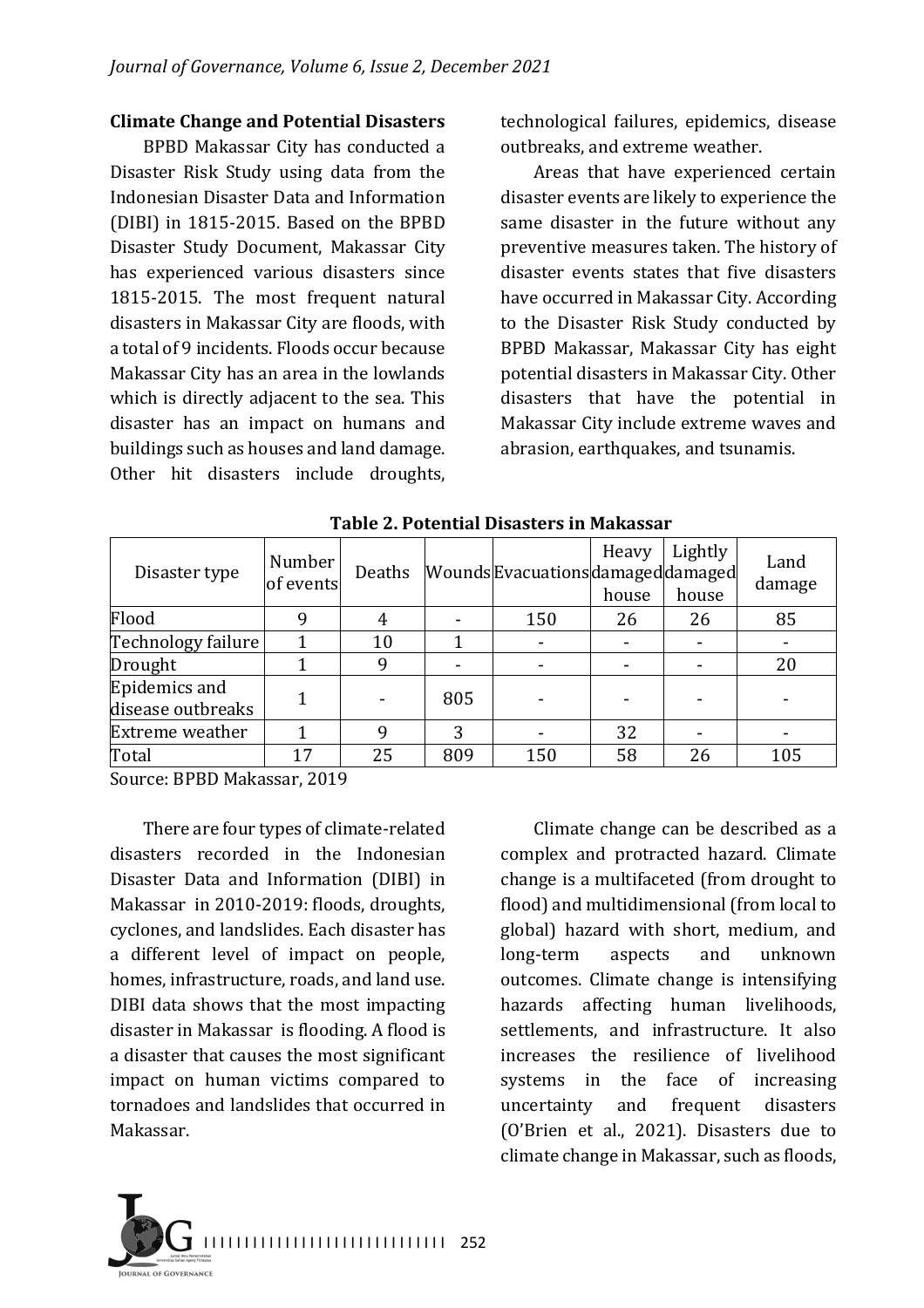droughts, and extreme weather, became a real threat to survival, resulting in death, loss of housing, job loss, and other threats.

If climate change adaptation tends to intersect with disaster management efforts due to climate change, climate change mitigation is identical to efforts to reduce greenhouse gas emissions. The most prominent emission contributor in urban areas, in general, is CO2 gas produced by motor vehicles. Therefore, emission reductions in urban areas that are pretty effective are diverting private vehicles to public transportation and creating mixed-use urban space utilization patterns. As a result, this method may reduce the mobility of people who use motorized vehicles because their activities can be fulfilled by walking or cycling (Handayani, 2020). The Makassar City Government currently has not paid attention to climate change adaptation policies by diverting the use of private vehicles to public transportation. Facilities for pedestrians are also not a concern due to the lack of facilities provided by the government (Wunas & Veronica, 2015).

Efforts are needed to increase the quantity and quality of public transportation facilities combined with parking management. This policy is widespread, especially in some big cities, assuming that the implementation of this policy is part of the response to climate change by the Regional Adaptation Plan (RAD) (Hermawan, 2016; Setiadi & Nadhiroh, 2021). The reduction of greenhouse gas emissions is the main benefit of the policy (Maizlish et al., 2013; Pongthanaisawan & Sorapipatana, 2013; Stanley et al., 2011). The Makassar City Government should maximize the improvement of public transportation and

other supporting facilities. People will reduce the mobility of using private transportation to reduce greenhouse gas emissions.

## **Priority Adaptation Program**

The priority of adaptation locations is determined based on the level of urgency and the presence of disaster events. The determination of priority level areas facilitates the government in determining targeted actions. Priority levels I and II are the areas most affected by disasters that occur, even though the disaster events may only be at a deficient level of location urgency. Regions included in priority categories III and IV do not mean they are not a concern of the government. However, these areas can still survive and adapt to the impact of disasters that will occur. The government will maintain priority categories III and IV by implementing actions that follow regional conditions.

The determination of priority programs and the form of adaptation actions carried out must be in accordance with the conditions of the priority villages. The more specific the adaptation action program chosen in the priority village will have implications for the lower level of vulnerability in the village. On the other hand, mistakes in selecting the action program will have implications for the level of village vulnerability not changing or even increasing. The effectiveness and efficiency of financing the action program will depend on the accuracy of the selection of the action program. To determine the appropriate adaptation action program and according to priority village problems, there are four main stages:

**TRNAL OF GOVERNANCE**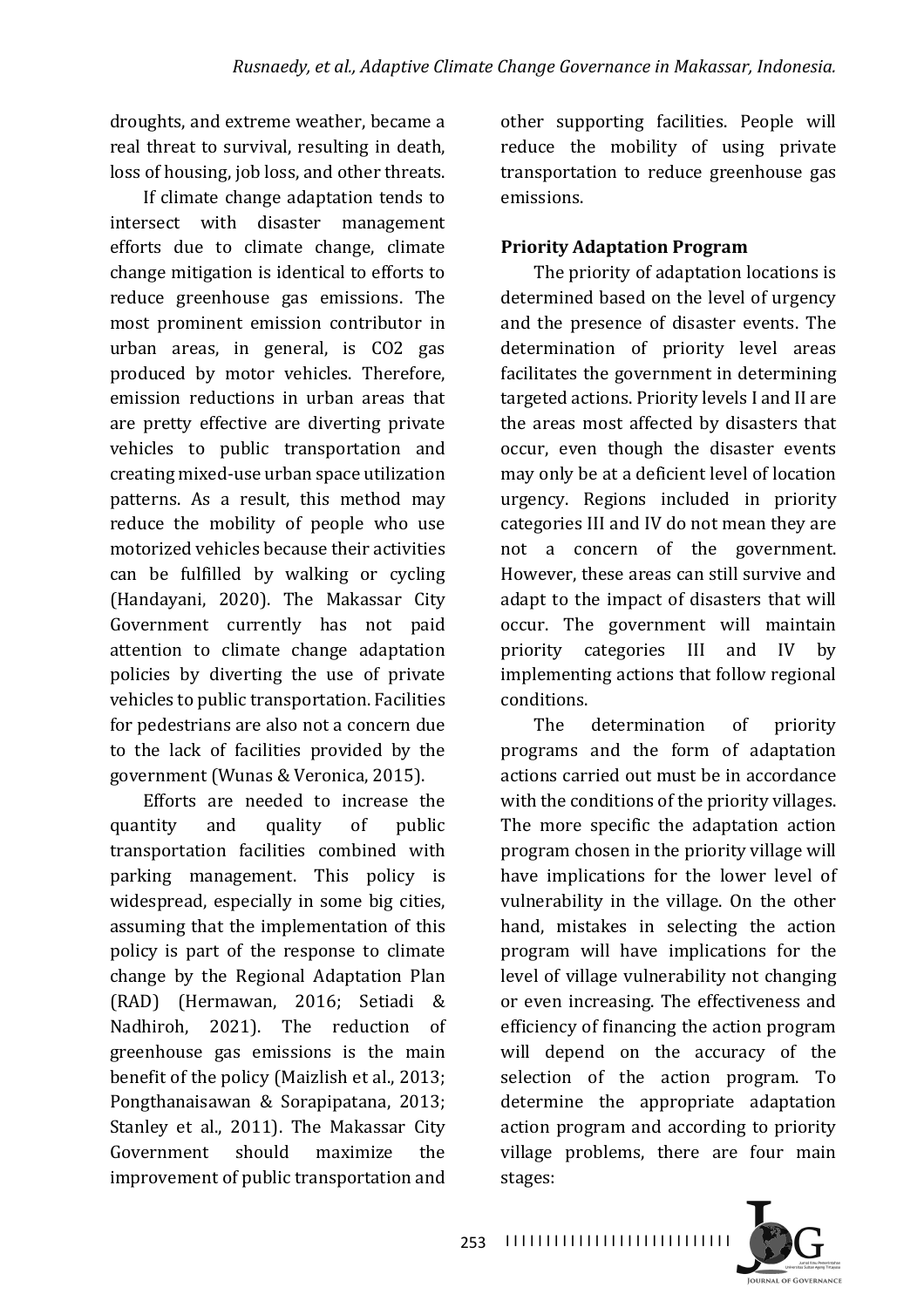- 1. Identify indicators that have a significant impact on system vulnerabilities. Identify indicators using web diagrams.
- 2. Identify adaptation options. Identify adaptation options through various means: tagging, literature review, expert judgment, and best practice/local knowledge.
- 3. Evaluation of the potential impacts of implementing adaptation actions. Evaluation of the potential impact of implementing adaptation actions is assessed based on the ability of these actions to improve the vulnerability of the system/village and its positive impact on various aspects of development carried out in the village.
- 4. Prioritization of adaptation actions for each priority village. Program prioritization and forms of adaptation action for each priority village are measured based on the program's ability to reduce village vulnerability levels or improve village vulnerability indicators in each priority village.

| No.            | Rating       | <b>Number of Villages</b> |
|----------------|--------------|---------------------------|
|                | Priority I   | 24                        |
| $\overline{2}$ | Priority II  |                           |
| 3              | Priority III | 96                        |
| 4              | Priority IV  | 32                        |

**Table 3. Distribution of Priority Levels** 

Source: (RAD Makassar, 2020)

From the Makassar regional planning document, a total of 244 programs/actions were further narrowed down to 31 high and very high priority programs/actions. Climate change adaptation programs/actions categorized as high are programs/actions that deal more with



development aspects and can impact handling vulnerability and climate change impacts. The results of the priority program proposals have been adjusted to the nomenclature in the Minister of Home Affairs Regulation No. 90 years 2019.

The Makassar Government's policy is to map the distribution of villages by dividing them into 4 clusters. Priority I is a disaster event at a high to a very high level of location urgency. Priority II is the occurrence of a disaster at a very low to moderate level of location urgency. Priority III has been no disaster incident in the last decade at a high to a very high level of location urgency. Lastly, Priority IV has been no disaster event in the last decade at a very low to moderate level of location urgency. Priority village program policies will make it easier to map areas with high to low levels of exposure. So with these policies, Makassar will become a city that is more adaptive to climate change.

The central government will remain the essential player directing national, regional, and local responses to climate change, but its role will need to be complemented by local initiatives. Other factors, including local impacts of climate change, capacity and awareness, and leadership and vision, also contribute to these changes. ACC can become mainstream policy as a priority issue for local governments (Sharma et al., 2014; Williams et al., 2020; Ye et al., 2008).

### **Conclusion**

Until now, climate change has been difficult to avoid, especially in urban areas, as they are both the cause and recipient of its effects. Therefore, it is necessary to have an adaptive governance policy in response to these changes. Makassar has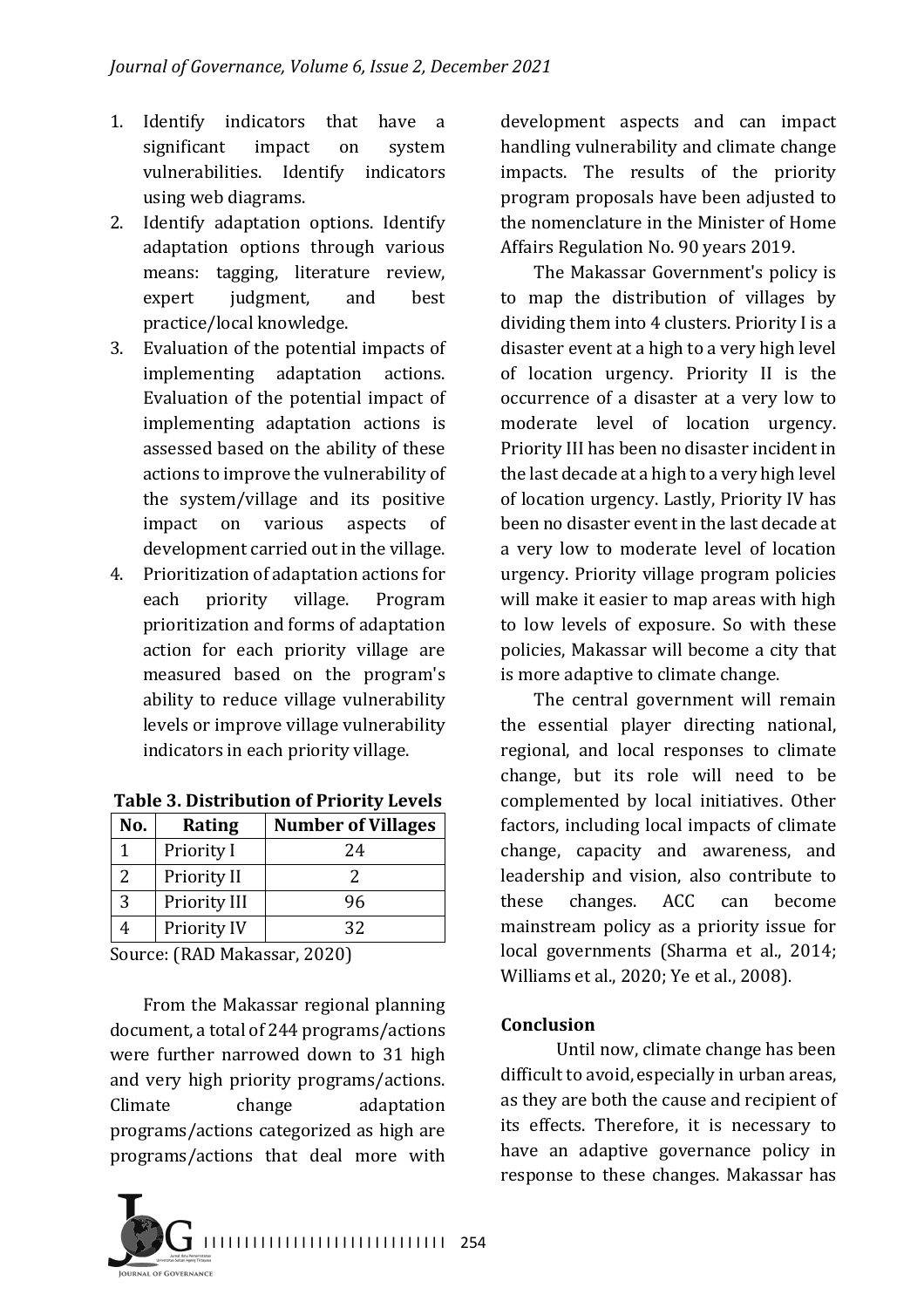policies and programs to deal with the challenges of climate change. Makassar City Government policies respond to climate change as a form of adaptation to reduce impacts and increase resilience due to climate change. Disasters caused by climate change such as floods, droughts, and extreme weather are real threats that have been, are, and will happen in the future. Therefore, through the climate change governance policy carried out by the Makassar City Government, it is hoped that it will be adaptive to the conditions that occur.

Makassar has and is still implementing its mitigation and adaptation programs. The seriousness of the Makassar government is to formulate seven strategies to reduce the impact of climate change, form a Climate Change Adaptation Working Group and make priority village programs. Priority village program policies will make it easier to map areas with high to low levels of exposure. So with these policies, Makassar will become a city that is more adaptive to climate change. We propose increasing adaptability and decreasing sensitivity to exposure so that Makassar residents will be more resilient in the face of future climate change. In addition, adaptation action does not only rely on the government. However, it involves the community and the private sector so that collective action is created in the context of adapting to climate change.

## **About Authors**

**Zaldi Rusnaedy** is a lecturer at the Department of Government, Faculty of Social and Political Science, Pancasakti University. His research interests relate to urban governance, environmental governance, and local politics.

**Almuhajir Haris** is a lecturer at the Department of Government, Faculty of Social and Political Science, Pancasakti University. His research focus on environmental governance, and urban governance.

**Umar Congge** is a lecturer at the Department of Public Administration, Faculty of Social and Political Sciences, Muhammadiyah University of Sinjai. His research interests relate to public policy.

**Andi Luhur Prianto** is a lecturer in the Department of Government at the Faculty of Social and Political Sciences, Muhammadiyah University of Makassar. His research interests relate to urban environmental governance, local politics, corporate governance and public policy.

## **Acknowledgments**

The author would like to thank the Ministry of Education, Culture, Research and Technology for providing the Beginner Lecturer Research grant. The funding source for this research is from the Budget Implementation List (DIPA) of the Directorate General of Higher Education, Ministry of Education, Culture, Research and Technology for Fiscal of 2021, Number 1868/E4/AK.04/2021 June 7, 2021.

## **References**

- Adger, W. N. (2016). Place, well-being, and fairness shape priorities for adaptation to climate change. *Global Environmental Change*, *38*, A1–A3. https://doi.org/10.1016/j.gloenvcha. 2016.03.009
- Barnett, J. R., & Webber, M. (2010). Accommodating migration to promote adaptation to climate

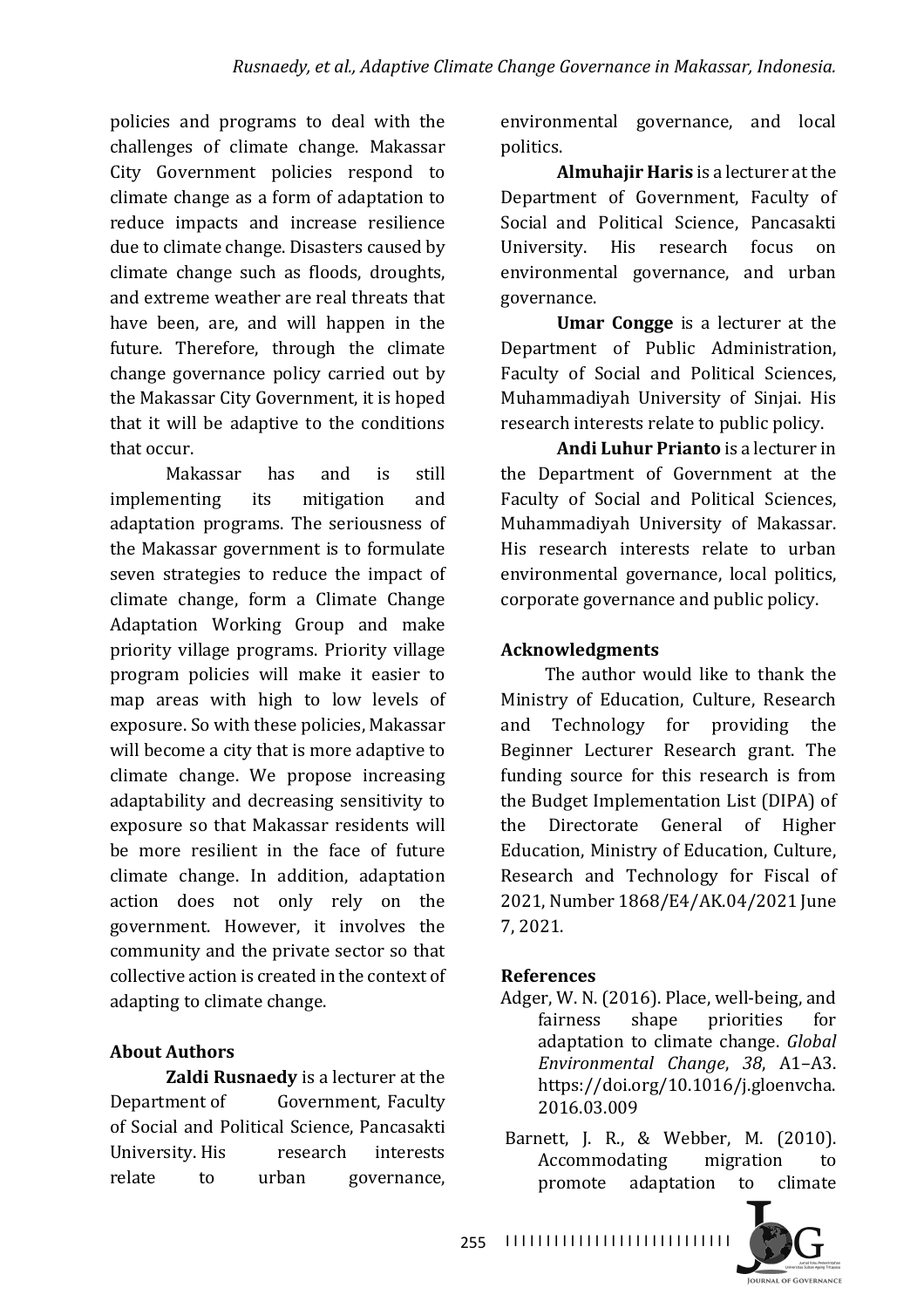change. *World Bank Policy Research Working Paper*, *5270*.

- Bauer, A., & Steurer, R. (2014). Multi-level governance of climate change adaptation through regional partnerships in Canada and England. *Geoforum*, *51*, 121–129. https://doi.org/10.1016/j.geoforum. 2013.10.006
- Boyd, E., & Juhola, S. (2015). Adaptive climate change governance for urban resilience. *Urban Studies*, *52*(7), 1234–1264. https://doi.org/10.1177%2F004209 8014527483
- Di Gregorio, M., Fatorelli, L., Paavola, J., Locatelli, B., Pramova, E., Nurrochmat, D. R., May, P. H., Brockhaus, M., Sari, I. M., & Kusumadewi, S. D. (2019). Multi-level governance and power in climate change policy networks. *Global Environmental Change*, *54*, 64– 77.

https://doi.org/10.1016/j.gloenvcha. 2018.10.003

- Djalante, R., & Thomalla, F. (2012). Disaster risk reduction and climate change adaptation in Indonesia: Institutional challenges and opportunities for integration. *International Journal of Disaster Resilience in the Built Environment*, *3*(2), 166–180. https://doi.org/10.1108/175959012 11245260
- Folke, C. (2010). How resilient are ecosystems to global environmental change? *Sustainability Science*, *5*(2), 151–154.
- Fröhlich, J., & Knieling, J. (2013). Conceptualising climate change governance. *Climate Change Management*, 9-26. https://doi.org/10.1007/978-3-642- 29831-8\_2

Fuhr, H., Hickmann, T., & Kern, K. (2018).

The role of cities in multi-level climate governance: local climate policies and the 1.5 °C target. *Current Opinion in Environmental Sustainability*, *30*, 1–6. https://doi.org/10.1016/j.cosust.20 17.10.006

- Gasper, R., Blohm, A., & Ruth, M. (2011). Social and economic impacts of climate change on the urban environment. *Current Opinion in Environmental Sustainability*, *3*(3), 150–157. https://doi.org/10.1016/j.cosust.20 10.12.009
- Handayani, W. (2020). Urgensi dan relevansi perencanaan kota yang memiliki ketahanan iklim. In *Ketahanan Iklim Perkotaan, Konsep, Praktik, Instrumen, dan Tata Kelola*. Yayasan Inisiatif Perubahan Iklim dan Lingkungan Perkotaan Sumurboto.
- Hermawan, S. (2016). Pembabakan kebijakan lingkungan hidup nasional berbasis kearifan lokal sebagai strategi adaptasi menghadapi perubahan iklim. *Cakrawala Hukum*, *12*(1), 95–110. https://doi.org/10.51921/chk.v21i1. 52
- Hickmann, T., & Stehle, F. (2019). The Embeddedness of Urban Climate Politics in Multilevel Governance: A Case Study of South Africa's Major Cities. *Journal of Environment and Development*, *28*(1), 54–77. https://doi.org/10.1177/107049651 8819121
- Hurlbert, M., & Gupta, J. (2016). Adaptive governance, uncertainty, and risk: policy framing and responses to climate change, drought, and flood. *Risk Analysis*, *36*(2), 339–356. https://doi.org/10.1111/risa.12510
- Jordan, A., Huitema, D., Van Asselt, H., Rayner, T., & Berkhout, F. (2010). *Climate change policy in the European*

I I I I I I I I I I I I I I I I I I I I I I I I I I I I I I 256 **DURNAL OF GOVERNANCE**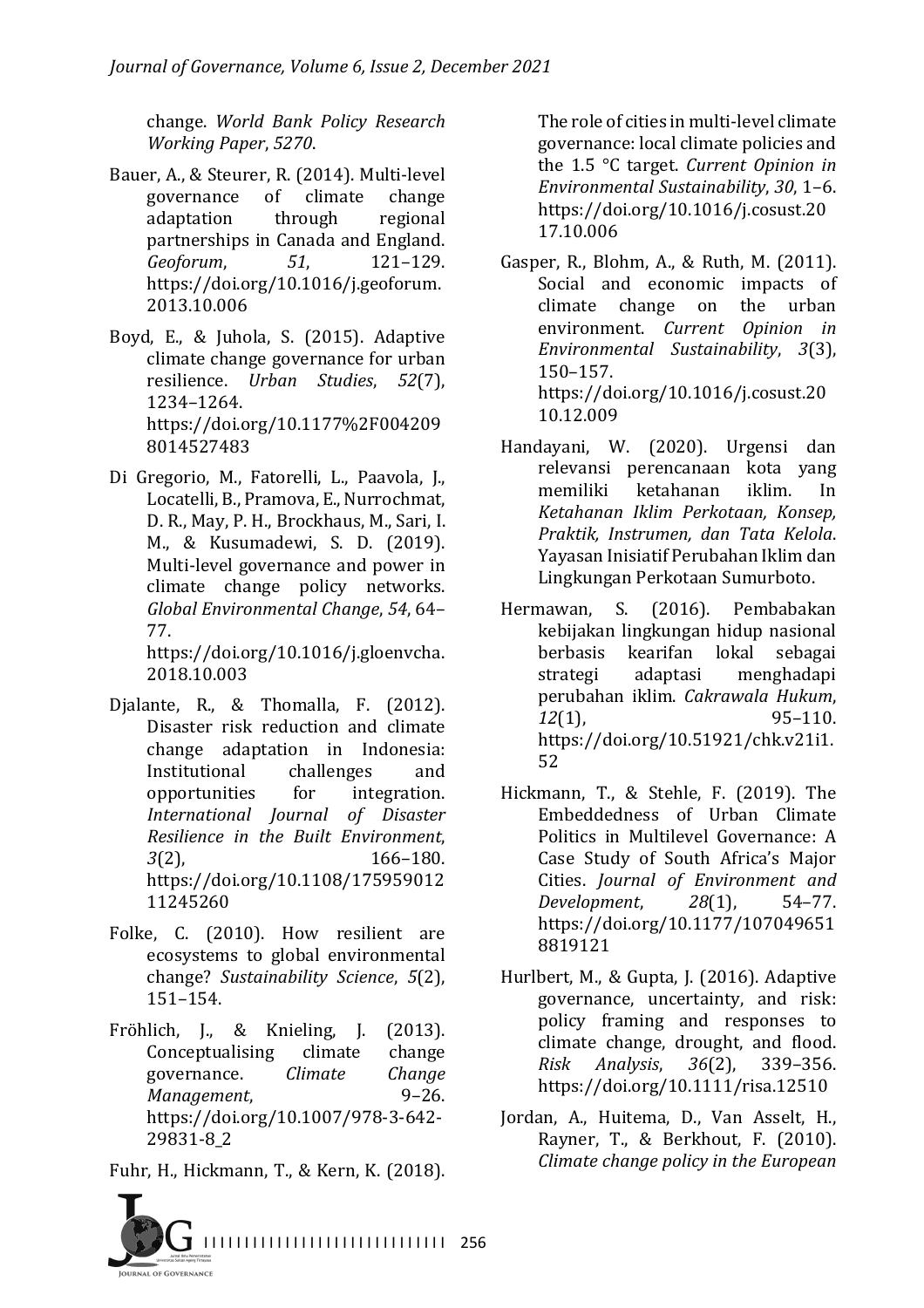*Union: Confronting the dilemmas of mitigation and adaptation?* Cambridge University Press.

- Kennedy, C., Steinberger, J., Gasson, B., Hansen, Y., Hillman, T., Havránek, M., Pataki, D., Phdungsilp, A., Ramaswami, A., & Mendez, G. V. (2010). Methodology for inventorying greenhouse gas emissions from global cities. *Energy Policy*, *38*(9), 4828–4837. https://doi.org/10.1016/j.enpol.200 9.08.050
- Maizlish, N., Woodcock, J., Co, S., Ostro, B., Fanai, A., & Fairley, D. (2013). Health cobenefits and transportation-related reductions in greenhouse gas emissions in the San Francisco Bay Area. *American Journal of Public Health*, *103*(4), 703–709. https://doi.org/10.2105/AJPH.2012. 300939
- O'Brien, G., O'Keefe, P., Joanne, R., & Wisner, B. (2021). Climate change and disaster management. *Economic and Political Weekly*, *56*(4), 58–59.
- Olson, M. (2012). *The Logic of Collective* Action, public goods and the theory of *groups*.
- Ostrom, E. (2010). Analyzing collective action. Workshop in Political Theory and Policy Analysis. Agricultural *Economics*, *41*, 155–166.
- Pabalik, I., Ihsan, N., & Arsyad, M. (2015). *Analisis fenomena perubahan iklim dan karakteristik curah hujan ekstrim di Kota Makassar*. *11*(1), 88–92. https://doi.org/10.35580/jspf.v11i1. 1470
- Pongthanaisawan, J., & Sorapipatana, C. (2013). Greenhouse gas emissions from Thailand's transport sector: Trends and mitigation options. *Applied Energy*, *101*, 288–298. https://doi.org/10.1016/j.apenergy.

2011.09.026

- RAD Makassar. (2020). *Mitigasi dan Adaptasi RAD (Rencana Aksi Daerah) Perubahan Iklim Kota Makassar* (Vol. 15).
- Rosliana, E., Nasution, M., Asiah, N., Nurjannah, N., Dewy, P., Umar, R., Tanjung, S. F., Suryani, S., Suripah, S., & Rustam, W. (2017). *Status Quo Report on Jakarta and Makassar*. *August*, 1–45.
- RPJMD. (2014). *Peraturan Daerah Nomor 5 Tahun 2014 Tentang Rencana Pembangunan Jangka Menengah Daerah Kota Makassar 2014-2019*.
- Rusnaedy, Z., & Haris, A. (2021). Advocacy Coalition in The Arrangement of The Coastal Slum Area of Untia in Makassar. *Journal of Governance and Public Policy*, *8*(1), 71–81. https://doi.org/10.18196/jgpp.8113 44
- Sagala, S., & Simbolon, I. N. (2014). Kesiapan dan Tatakelola Institusi Daerah terhadap Ancaman Perubahan Iklim. *Review*, *85*(6), 1–15. https://doi.org/10.20955/r.85.67
- Setiadi, R., & Nadhiroh, S. Z. (2021). Co-Benefits dalam Mitigasi dan Adaptasi Perubahan Iklim. In *Ketahanan Iklim Perkotaan, Konsep, Praktik, Instrumen, dan Tata Kelola* (pp. 35– 53). Yayasan Inisiatif Perubahan Iklim dan Lingkungan Perkotaan.
- Sharma, V., Orindi, V., Hesse, C., Pattison, J., & Anderson, S. (2014). Supporting local climate adaptation planning and implementation through local governance and decentralised finance provision. *Development in Practice*, 24(4), 579–590. https://doi.org/10.1080/09614524. 2014.907240
- Stanley, J. K., Hensher, D. A., & Loader, C. (2011). Road transport and climate change: Stepping off the greenhouse